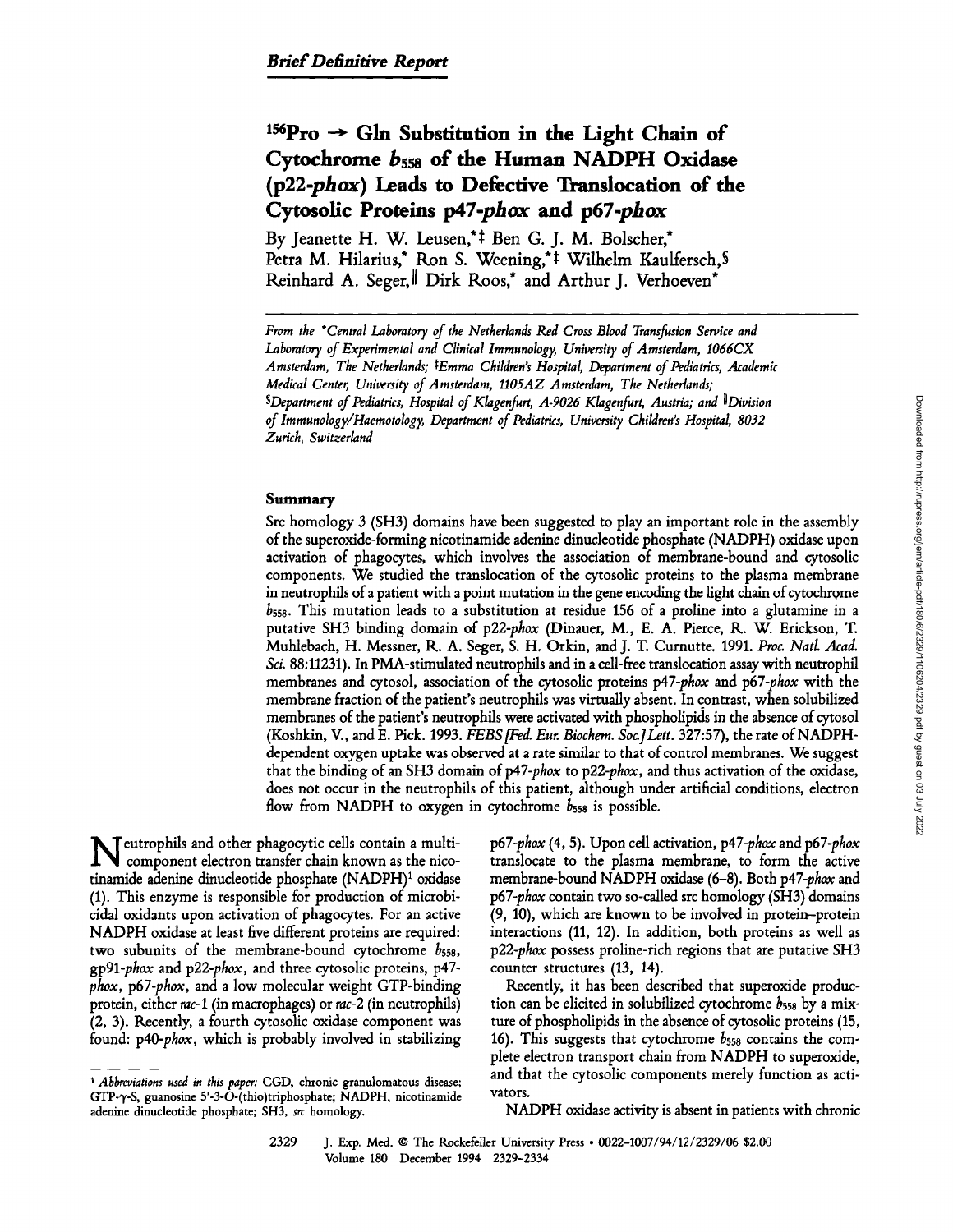granulomatous disease (CGD). As a consequence, these patients suffer from recurrent severe bacterial and fungal infections. There are four genetic causes of CGD, reflecting defects in four different components of the NADPH oxidase (for reviews see references 1, 17, 18). When the gene encoding  $p22$ -phox or gp91-phox is affected, both subunits of cytochrome  $b_{558}$  are typically absent (19-22).

We studied the only CGD patient described thus far with a missense mutation in the cytoplasmic part (23) of *p22-phox*  with normal amounts of cytochrome  $b_{558}$  (24). This patient has a missense mutation in codon 156 (numbered according to 25), predicting an amino acid substitution of a proline into a glutamine residue. This substitution is located in a proline-rich region of *p22-phox* that could be involved in the binding of an SH3 domain of *p47-phox* or *p67-phox.* Here, we report that for this patient both in PMA-activated neutrophils and in the cell-free assay, hardly any translocation of cytosolic proteins was observed. In addition, when solubilized neutrophil membranes of the patient were stimulated with phospholipids in the absence of cytosol, oxidase activity was observed comparable with that of neutrophil membranes from healthy donors.

### Materials and Methods

*Materials.* Guanosine 5'-3-O-(thio)triphosphate (GTP-γ-S) and NADPH were purchased from Boehringer (Mannheim, Germany). Reagents and molecular weight markers for SDS-PAGE were from Bio-Rad Laboratories (Richmond, CA). Nitrocellulose sheets BA84 for Western blotting were obtained from Schleicher & Schuell (Dassd, Germany). Antibodies used in this study were mAb 449 and 48, directed against *p22-phox and gp91-phox,* respectively (22). Rabbit antisera specific for either *p47-phox* or *p67-phox, were* raised against synthetic peptides identical to the hst 12 residues of the COOH-termini. Goat antibody against rabbit Ig conjugated to horseradish peroxidase was produced within our institute (Central Laboratory of the Netherlands, Red Cross Blood Transfusion Service). The enhanced chemiluminescence kit with luminol was from Amershan International (ECL; Amersham, Buckinghamshire, UK). X-Omat AK diagnostic films were from Kodak Co. (Rochester, NY). A synthetic peptide resembling region 149-162 of *p22-phox*  and a peptide resembling the same region, but containing the same Pro  $\rightarrow$  Gln substitution as the patient were purchased from Eurosequence (Groningen, The Netherlands), and dissolved in distilled water to a concentration of 10 mM. The lipids were obtained from Sigma Chemical Co. (St. Louis, MO) (product numbers appear within parentheses):  $L-\alpha$ -phosphatidylcholine type II-S from soybean,  $14\%$  (P5638) and L- $\alpha$ -phosphatidic acid, sodium salt, from egg yolk lecithin, 98% (P9511).

*Isolation and Fractionation of Leukocytes.* Human neutrophils were prepared on one occasion from 100 ml of citrated blood from the CGD patient after obtaining informed consent. Neutrophils from a healthy donor were isolated in parallel. Neutrophils were isolated and fractionated by sonication as described (26, 27).

*Translocation of Cytosolic Proteins in Intact Neutrophils.*  $40 \times 10^6$ cells of the patient and of a healthy donor were incubated with PMA (100 ng/ml) or without PMA for 10 min at 37°C. The cells were then resuspended and sonicated in 1 ml of ice-cold oxidase buffer (containing 75 mM NaC1, 10 mM Hepes, 170 mM sucrose, 1 mM MgCl<sub>2</sub>, 0.5 mM EGTA, 10  $\mu$ M ATP, and 2 mM azide, pH 7.0) with 5  $\mu$ M GTP- $\gamma$ -S and 100  $\mu$ g/ml PMSF. After centrifugation (10 min, 800  $g$ ), the sonicate was layered on a sucrose gradient as described before (26), with 1 mM  $MgCl<sub>2</sub>$ , 40 mM NaCl, 0.5 mM EGTA, and 5  $\mu$ M GTP- $\gamma$ -S added to the 15% sucrose layer. After centrifugation (45 min, 100,000 g), 500  $\mu$ l of plasma membranes was harvested. For immunodetection, 25  $\mu$ l of membrane fraction was dissolved in SDS sample buffer (125 mM Tris, pH 6.8, 20% [wt/vol] SDS, 10% [vol/vol]  $\beta$ -ME), and was loaded on a 10% polyacrylamide gel according to Laemmli (28), in a gel apparatus (Mini-Protean II; Bio-Rad Laboratories). Western blotting was performed in a Mini Tram-Blot (Bio-Rad) cell according to the manufacturers recommendations. Detection of proteins was performed as described previously (29). When the blot was stained for two sets of proteins, the nitrocellulose was stripped with 62.5 mM Tris, pH 6.7, 2% SDS, and 100 mM  $\beta$ -ME after the first staining.

Superoxide Assay. NADPH oxidase activity with neutrophil membranes and cytosol was measured as the superoxide dismutase (SOD)-sensitive reduction of cytochrome  $c$  in a spectrophotometer (model Lambda 2; Perkin Elmer Corp., Norwalk, CT). The contents of six cuvettes measured in parallel were stirred continuously and were thermostatted at 28°C. Plasma membranes (10  $\mu$ g of protein) and cytosol (200  $\mu$ g of protein) were incubated in 0.8 ml of oxidase buffer and 60  $\mu$ M cytochrome c. After 2 min of incubation, oxidase assembly was induced by addition of SDS (100  $\mu$ M) and GTP- $\gamma$ -S (10  $\mu$ M). After 5 min, NADPH (250  $\mu$ M) was added and the rate of cytochrome  $c$  reduction was measured at 550 nm.

*Translocation of Cytosolic Proteins in the Cell-free System.* Neutrophil plasma membranes (20  $\mu$ g protein) were mixed with neutrophil cytosol (400  $\mu$ g protein) in 1 ml of oxidase buffer. Subsequently, SDS (100  $\mu$ M) and GTP- $\gamma$ -S (10  $\mu$ M) were added. After 10 min at room temperature, the mixture was loaded on a discontinuous sucrose gradient as described (30). NADPH oxidase activity of one-fifth part of the reisolated membranes was measured without cytosol in the presence of SDS (100  $\mu$ M) and GTP- $\gamma$ -S (10  $\mu$ M). After 2 min, NADPH (250  $\mu$ M) was added and the rate of cytochrome  $c$  reduction was measured at 550 nm. In addition, the supernatant (50  $\mu$ l) and four-fifths part of the reisolated membranes were analyzed by immunoblot for the presence of *p47-phox, p67-phox,* and cytochrome bsss subunits.

*Oxygen Consumption in Plasma Membranes without Cytosol Ac. cording to Koshkin and Pick (15).* 6  $\mu$ g of membrane protein (in 30  $\mu$ l) was solubilized with 10  $\mu$ l of buffer A (50 mM Na-phosphate, pH 7.4, 1 mM EGTA, 1 mM  $MgCl<sub>2</sub>$ , 2 mM NaN<sub>3</sub>, 1 mM dithiotreitol, and 20% glycerol) with 80 mM 1-O-Octyl- $\beta$ -D-glucopyranoside. Subsequently, the membranes were reconstituted with  $4 \mu$ g of t- $\alpha$ -phosphatidylcholine and t- $\alpha$ -phosphatidic acid, diluted eightfold in assay buffer (65 mM K,Na-phosphate buffer, pH 7.0, 1 mM MgCl<sub>2</sub>, 1 mM EGTA, 2 mM NaN<sub>3</sub>, 1  $\mu$ M flavin adenine dinucleotide [FAD], and 30  $\mu$ M SDS) and allowed to stand on ice for 30 min. Oxygen consumption was measured with an oxygen electrode after addition of 250  $\mu$ M NADPH.

### Results

Translocation of p47-phox and p67-phox in Neutrophils of the *CGD Patient.* We studied the only CGD patient described thus far with a missense mutation in the cytoplasmic tail of *p22-phox* leading to normal amounts of nonfunctional cytochrome  $b_{558}$  (24). This patient has a mutation that predicts a Pro ~ Gin substitution at residue 156 of *p22=phox.*  To investigate the functional effect of this substitution, we studied the association of the cytosolic proteins with the plasma membranes of PMA-activated neutrophils. For this purpose, neutrophils of the patient and those of a healthy donor were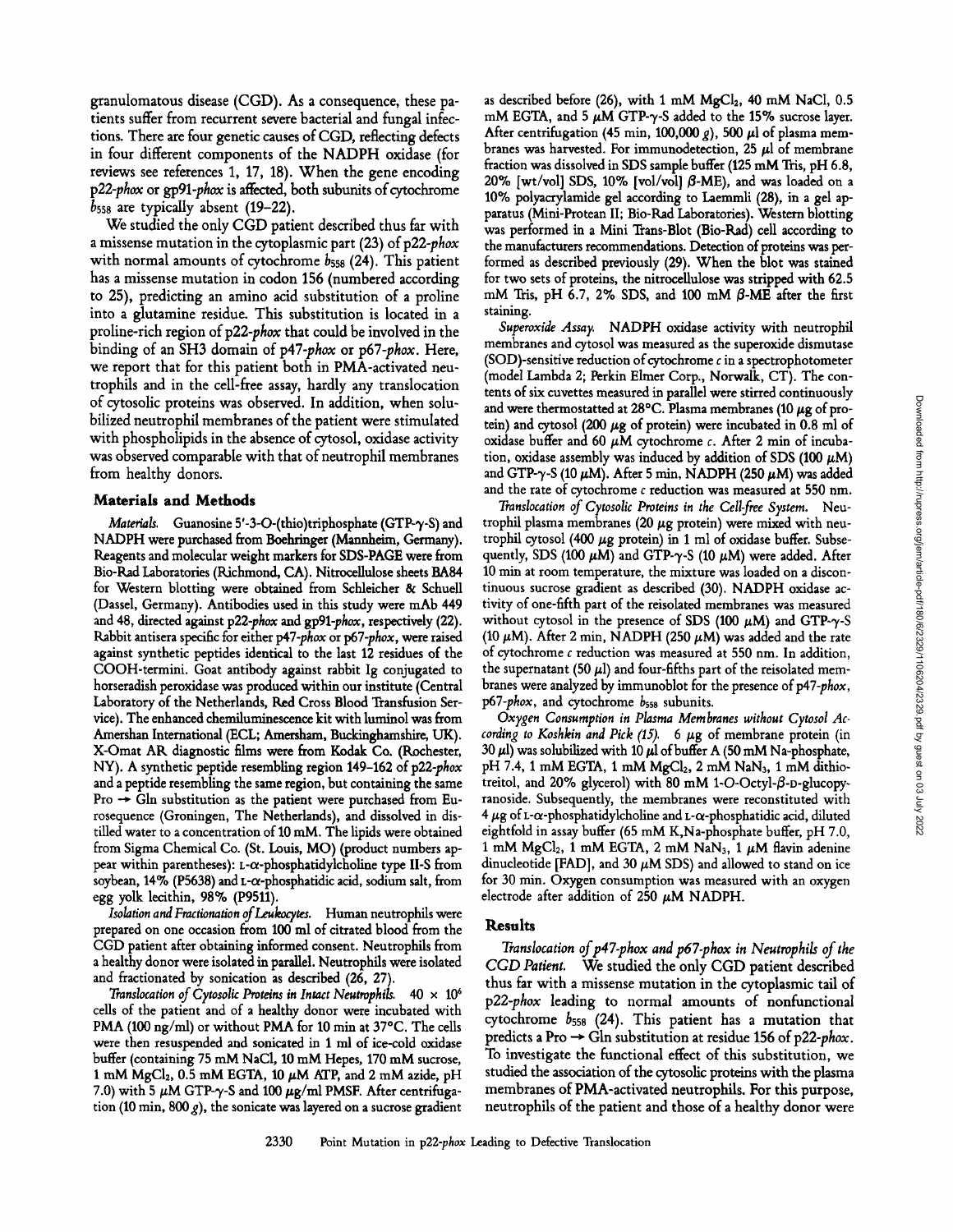

Figure 1. Western blot analysis of plasma membranes of activated neutrophils.  $40 \times 10^6$  cells were incubated with or without 100 ng of PMA per ml for 7 min at 37°C as indicated. Fractionation of the cells was performed as described in Materials and Methods. Plasma membrane proteins of  $2 \times 10^6$  cells were separated by 10% PAGE and blotted onto nitrocellulose.  $(A)$  The blot was stained for both subunits of cytochrome  $b_{558}$  with mAbs 48 (against *gp91-phox)* and 449 (against p22 *phox). (13)* The same blot stained with rabbit antisera against *p47-phox and p67-phox.* The samples were obtained from the A22+ CGD patient or control donor as indicated.

incubated with or without PMA, and subcellular fractions were isolated. Fig. 1 shows the Western blot of the plasma membranes of these neutrophils, stained for cytochrome  $b_{558}$ or *p47-phox* and *p67-phox.* The intensity of the bands of cytochrome bsss in this plasma membrane fraction was increased when the cells were treated with PMA, because cytochrome bsss is recruited from the specific granules to the plasma membrane upon cell activation (Fig. 1 A). Fig. 1 B clearly shows a strongly reduced translocation of both cytosolic oxidase components to the neutrophil membranes of the patient upon stimulation with PMA.

*Effect of Point Mutation*  $^{156}Pro \rightarrow Gln$  in p22-phox on *NADPH Oxidase Assembly.* We also studied the neutrophil membranes of the CGD patient for their ability to bind p47 *phox* and *p67-phox* in a cell-free translocation assay. Reisolated control membranes preincubated with control cytosol produced 788  $\pm$  24 (mean  $\pm$  SEM,  $n = 3$ ) nmol of superoxide/min  $\times$  mg membrane protein, whereas the patient's



The supernatant of the sucrose gradient and the reisolated membranes were also analyzed on an immunoblot to determine the translocation of cytosolic oxidase components. Fig. 2 A shows a decreased amount of cytosolic proteins in the supernatant of only the control experiment. Fig. 2 B demonstrates the presence of equal amounts of the membrane-bound oxidase components *gp91-phox* and *p22-phox* in the reisolated membrane fraction of the control and the patient. When the same blot was treated with antibodies directed against the cytosolic oxidase components *p67-phax and p47-phox* (Fig. 2 B), the control membranes showed a significant association with *p47-phox* and *p67-phox.* In contrast, the neutrophil membranes of the patient did not contain detectable amounts of cytosolic oxidase proteins. Also, when the incubation mixture of control plasma membranes and cytosol was



Figure 2. Western blot analysis of neutrophil membranes reisolated from the cell-free activation system. Plasma membranes were mixed with cytosol and activated with SDS and GTP $\gamma$ S in the first two lanes as described in Materials and Methods. After centrifugation through a 15% (wt/vol) sucrose layer, the supernatant and membrane fractions were harvested. 80% of the membrane fraction was precipitated with 10% (wt/vol) TCA and redissolved in SDS sample buffer. After 10% PAGE, both supernatant and membrane proteins were blotted onto nitrocellulose. The supernatant  $(A)$  was stained with a mixture of two rabbit antisera

directed against p47-phox and p67-phox. The membrane fraction (B) was stained with a mixture of mAbs 449 and 48 (left), or with rabbit antisera against *p47-phox* and *p67-phox (right)*. The source of plasma membranes in the first two lanes is indicated; *(con)* control donor, *(pat)* A22<sup>+</sup> CGD patient. In lanes 3 (not activated [N.A.]), SDS and GTP- $\gamma$ -S were omitted from the incubation mixture with control membranes. The results shown are representative of three independent experiments.

2331 Leusen et al. Brief Definitive Report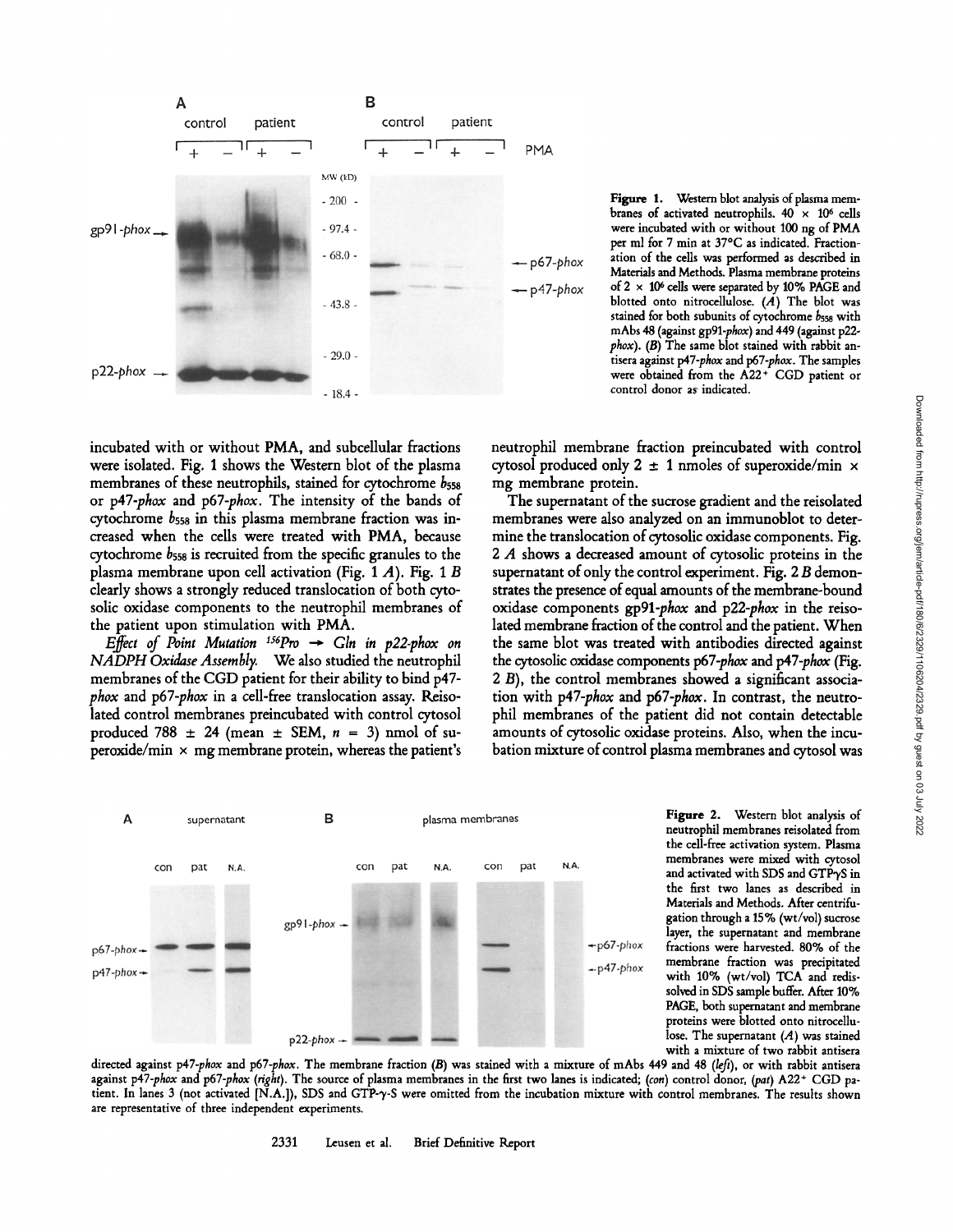not activated with SDS and GTP-y-S, the reisolated membranes contained no detectable amounts of p47-phox and p67*phox* (lane *N.A.).* 

To consolidate the importance of the putative SH3 binding domain 149-162 of p22-phox in the assembly of the NADPH oxidase, we explored the effect of a synthetic peptide resembling this region in the cell-free assay. Other peptides have recently been shown to affect this process efficiently with an ICs0 (concentration giving 50% inhibition) lower than 30  $\mu$ M (29, 31). However, this peptide did not show a potent inhibitory effect: the IC<sub>50</sub> amounted to about 100  $\mu$ M (results not shown). Furthermore, a peptide containing the same substitution as the patient, inhibited the cell-free assay to the same extent.

*Oxygen Consumption in Neutrophil Plasma Membranes without Cytosol.* If, indeed, residue 156 of *p22-phox* is required for the interaction with *p47-phox,* it is conceivable that electron flow in cytochrome  $b_{558}$  might still be possible, despite the mutation of *1022-phox.* Recently, it has been described that relipidation of solubilized cytochrome bsss can elicit NADPHdependent superoxide  $(O_2^-)$  production in the absence of cytosolic oxidase proteins (15), suggesting that cytochrome  $b_{558}$  contains the complete electron-transporting apparatus of the NADPH oxidase, and that the cytosolic components merely function as activators (15). Therefore, we tested the neutrophil membranes of the patient for oxygen consumption in the absence of cytosol. For this purpose, membranes obtained from control donors or CGD patients were solubilized and activated with phospholipids in the presence of FAD and NADPH according to previous protocols (15). The results are shown in Table 1. The neutrophil membranes of the control donors exhibited a significant oxygen consumption, whereas the neutrophil membranes of two cytochrome  $b_{558}$ -deficient CGD patients showed a very low oxygen consumption, thus confirming a cytochrome bsss-dependent mechanism. Plasma membranes from the patient described in this study, with

Table 1. *Oxygen Consumption of Solubilized Membranes Activated with Phospholipids* 

| Source of<br>plasma membranes | $O_2/min \times mg$<br>membrane protein |
|-------------------------------|-----------------------------------------|
|                               | nmol                                    |
| Controls                      | $189 \pm 5^*$                           |
| X91 <sup>0</sup> patient 1    | 62                                      |
| X91 <sup>0</sup> patient 2    | 19                                      |
| A22+ patient                  | $220 \pm 12^*$                          |

Patients' or control neutrophil membranes (6  $\mu$ g) were solubilized with octylglucoside and incubated with phosphatidylcholine/phosphatidic acid on ice for 30 min. Oxygen consumption was measured in 500  $\mu$ l after addition of 250  $\mu$ M of NADPH. Values were corrected for oxygen consumption in the absence of membranes, which was  $54 \pm 7$  nmol O<sub>2</sub>/min. X91<sup>0</sup> are X-linked CGD patients, affected in gp91-phox, lacking cytochrome bsss; A22+ is the patient discussed in this report, with the autosomally inherited defect in *p22-phox.* 

\* Mean  $\pm$  SEM of three separate experiments.

a <sup>156</sup>Pro  $\rightarrow$  Gln substitution in p22-*phox*, showed a similar rate of oxygen consumption as control membranes, indicating an intact electron flow in the mutated cytochrome  $b_{558}$  of this patient under these experimental conditions.

### **Discussion**

It is well established that so-called SH3 domains are involved in protein-protein interactions (11, 12). Recently, the counter structure for these SH3 domains has been identified as prolinerich stretches found in various proteins (14). *P47-phox* and *p67-phox* of the NADPH oxidase each contain two SH3 domains and one putative SH3 binding domain. In the membrane-bound cytochrome bsss only *p22-phox* contains such a putative SH3-binding domain, comprising residue 149-162. Possibly, residues 176-195 represent another SH3 binding domain. In this report we studied the importance of the proline-rich region of 149-162 in *p22-phox* in the association of the cytosolic oxidase components with cytochrome  $b_{558}$ , by the use of neutrophils from a CGD patient with a <sup>156</sup>Pro  $\rightarrow$  Gln substitution of *p22-phox* (24).

Upon PMA stimulation, the translocation of both p47 *phox* and *1067-phox* was hardly detectable with the neutrophils derived from the patient, whereas translocation could clearly be demonstrated in neutrophils from control donors (Fig. 1). Also in an in vitro translocation assay, the membrane fraction of the patient failed to support association of these cytosolic oxidase components (Fig. 2). These results indicate an important contribution of residue 156 of p22 *phox* to the binding of one or more cytosolic components. Most likely, binding of p47-phox is disturbed, because p47*phox* is thought to interact first with cytochrome  $b_{558}$  (32, 33). As a consequence, *p67-phox* binding is also absent, because translocation of this latter protein is dependent on the presence of *1047-phox* (8).

To assess the consequence of the  $156$ Pro  $\rightarrow$  Gln in p22*phox* for electron transfer within the cytochrome, solubilized membranes of control neutrophils and patient neutrophils were incubated with phospholipids. Both showed a significant oxygen consumption upon addition of NADPH (Table 1), indicating that the mutated cytochrome  $b_{558}$  in this patient is capable of a normal electron transport. This oxygen consumption is indeed cytochrome  $b_{558}$  dependent, as was proven by the very low activity in neutrophil membranes from cytochrome bsss-deficient CGD patients. Therefore, the dysfunction of the NADPH oxidase in the neutrophils from the A22<sup>+</sup> CGD patient is caused by a defective activation mechanism rather than by a defective cytochrome  $b_{558}$ .

Recently, we have described another CGD patient with a defective translocation of *p47-phox* and *p67-phox* (29). This patient was characterized as an X-linked CGD patient  $(X91<sup>+</sup>)$  with a <sup>500</sup>Asp  $\rightarrow$  Gly mutation in gp91-phox with normal amounts of nonfunctional cytochrome  $b_{558}$ . Relipidated neutrophil membranes of this patient showed a strongly reduced oxygen consumption, comparable with that of membranes of cytochrome bsss-deficient CGD patients (results not shown).

The mutations found in these two CGD cytochrome  $b_{558}$ -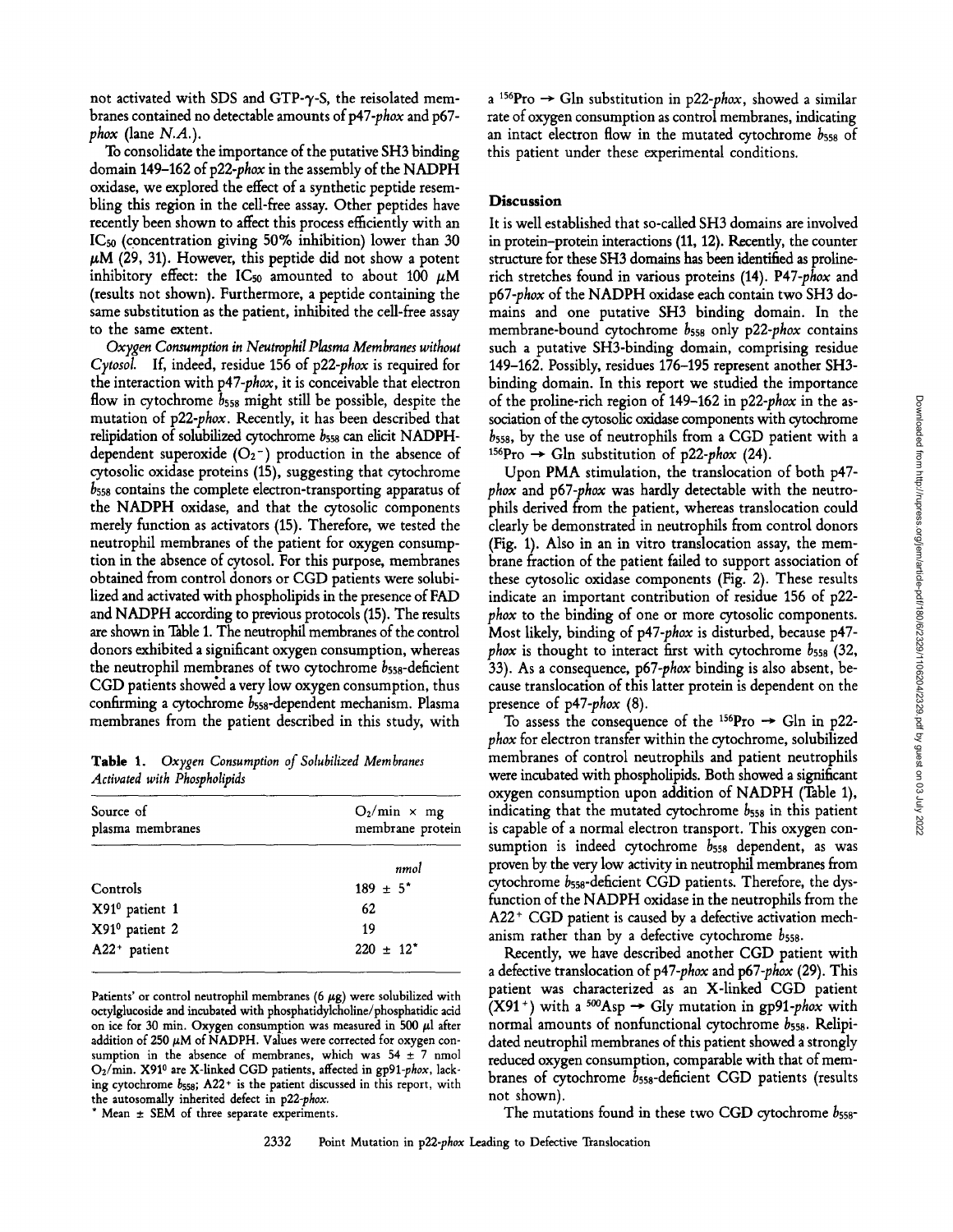positive patients indicate at least two binding sites for p47 *phox* in cytochrome bsss. First, a region around residue 500 of *gp91-phox,* with which *p47-phox* interacts possibly through electrostatic forces. Second, the proline-rich region 149-162 of *p22-phox* to which *p47-phox* binds via its SH3 domains.

Possibly, the first interaction enables the second interaction to occur, explaining the different effects of peptides resembling these domains. Evidently, the exact mechanism of binding of *p47-phox* to cytochrome  $b_{558}$  induced by neutrophil activation remains to be elucidated.

This study was supported by the Netherlands Organization for the Advancement of Pure Research (NWO) (grant 900-503-110).

Address correspondence to Dr. Arthur J. Verhoeven, Central Laboratory of the Netherlands Red Cross Blood Transfusion Service, Plesmanlaan 125, 1066 CX Amsterdam, The Netherlands.

*Received for publication 20 June 1994 and in revised form 30 August 1994.* 

#### **References**

- 1. Smith, R.M., and J.T. Curnutte. 1991. Molecular basis of chronic granulomatous disease. *Blood.* 77:673.
- 2. Abo, A., E. Pick, A. Hall, N. Totty, C.G. Teahan, and A.W. Segal. 1991. Activation of the NADPH oxidase involves the small GTP-binding protein p21<sup>racl</sup>. *Nature (Lond.)*. 353:668.
- 3. Knaus, U.G., P.G. Heyworth, B.T. Kinsella, J.T. Curnutte, and G.M. Bokoch. 1992. Purification and characterization of Rac 2. A cytosolic GTP-binding protein that regulates human neutrophil NADPH oxidase. *J. Biol. Chem.* 267:23575.
- 4. Wientjes, F.B., J.J. Hsuan, N.F. Totty, and A.W. Segal. 1993.  $p40$ <sup>*phox*</sup>, a third cytosolic component of the activation complex of the NADPH oxidase to contain src homology 3 domains. *Biochem. J.* 296:557.
- 5. Tsunawaki, S., H. Mizunari, M. Nagata, O. Tatsuzawa, and T. Kuratsuji. 1994. A novel cytosolic component, p40<sup>phox</sup>, of respiratory burst oxidase associates with  $p67<sup>phox</sup>$  and is absent in patients with chronic granulomatous disease who lack p67p h~ *Biochem. Biophys. Res. Commun.* 199:1378.
- 6. Ambruso, D.R., RG.J.M. Bolscher, P.M. Stokman, A.J. Verhoeven, and D. R\_oos. 1991. Assembly and activation of the NADPH:O2 oxidoreductase in human neutrophils after stimulation with phorbol myristate acetate.J. *Biol. Chem.* 265:924. [Correction: 1991. *J. Biol. Chem.* 265:19370].
- 7. Clark, R.A., RD. Volpp, K.G. Leidal, and W.M. Nauseef. 1990. Two cytosolic components of the human neutrophil respiratory burst oxidase translocate to the plasma membrane during cell activation. *J. Clin. Invest.* 85:714.
- 8. Heyworth, P.G., J.T. Curnutte, W.M, Nauseef, RD. Volpp, D.W. Pearson, H. Rosen, and R.A. Clark. 1991. Neutrophil nicotinamide adenine dinucleotide phosphate oxidase assembly. Translocation of *p47-phox* and *p67-phox* requires interaction between *p47-phox* and cytochrome bsss.J. *Clin. Invest.* 87:352.
- 9. Volpp, RD., W.M. Nauseef, J.E. Donelson, D.R. Moser, and R.A. Clark. 1989. Cloning of the cDNA and functional expression of the 47-kilodalton cytosolic component of human neutrophil respiratory burst oxidase. *Proc Natl. Acad. Sci. USA.*  86:7195.
- 10. Leto, T.L., K.J. Lomax, RD. Volpp, H. Nunoi, J.M.G. Sechhr, W.M. Nauseef, R.A. Clark, W.M. Gallin, and H.L. Malech. 1990. Cloning of a 67-kD neutrophil oxidase factor with similarity to a noncatalytic region of p60<sup>c-sr</sup>. Science (Wash. DC). 284:727.
- 11. Koch, C,A., D. Anderson, M.E Moran, C. Ellis, and T. Pawson. 1991. SH2 and SH3 domains: elements that control interactions of cytoplasmic signalling proteins. *Science (Wash. DC).* 252:668.
- 12. Musacchio, A., T. Gibson, V.P. Lehto, and M. Saraste. 1992. SH3: a abundant protein domain in search of a function. *FEBS (Fed. Eur. Biochem. Soc.) Lett.* 307:55.
- 13. Parkos, C.A., M.C. Dinauer, L.E. Walker, R.A. Allen, A.J. Jesaitis, and S.H. Orkin. 1988. Primary structure and unique expression of the 22-kilodalton light chain of human neutrophil cytochrome b. *Prot Natl. Acad. Sci. USA.* 85:3319.
- 14. Ken, K., RJ. Mayer, P. Cicchetti, and D. Baltimore. 1993. Identification of a ten-amino acid proline-rich SH3 binding site. *Science (Wash. DC).* 259:1157.
- 15. Koshkin, V., and E. Pick. 1993. Generation of superoxide by purified and relipidated cytochrome  $b_{559}$  in the absence of cytosolic activators. *FEBS (Fed. Fur. Biochem. Sot) Lett.* 327:57.
- 16. Koshkin, V., and E. Pick. 1994. Superoxide production by cytochrome  $b_{559}$ . Mechanism of cytosol-independent activation. *FEBS (Fed. Eur. Biochem. Sot) Lett.* 338:285.
- 17. Roos, D. 1994. The genetic basis of chronic granulomatous disease. *Immunol. Rev.* 138:121.
- 18. Curnutte, J.T. 1993. Chronic granulomatous disease: the solving of a clinical riddle at the molecular level. *Clin. lmmunol. Immunopathol.* 67:\$2.
- 19. Segal, A.W., A.R. Cross, R.C. Garcia, N. Borregaard, N.H. Valerius, J.F. Soothill, and O.T.G. Jones. 1983. Absence of cytochrome b-z4s in chronic granulomatous disease: a multicenter European evaluation of its incidence and relevance. N. *Engl. J. Med.* 308:245.
- 20. Segal, A.W. 1987. Absence of both cytochrome  $b_{-245}$  subunits from neutrophils in X-linked chronic granulomatous disease. *Nature (Land.).* 326:88.
- 21. Parkos, C.A., M.C. Dinauer, A.J. Jesaitis, S.H. Orkin, and J.T. Curnutte. 1989. Absence of both the 91kD and 22kD subunits of human neutrophil cytochrome  $b$  in two genetic forms of chronic granulomatous disease. *Blood.* 73:1416.
- 22. Verhoeven, A.J., B.G.J.M. Bolscher, L.J. Meerhof, R. v. Zwieten, J. Keijer, R.S. Weening and D. Boos. 1989. Characterization of two monoclonal antibodies against cytochrome bsss of human neutrophils. *Blood.* 73:1686.
- 23. Imajoh-Ohmi, S., K. Tokita, H. Ochiai, M. Nakamura, and